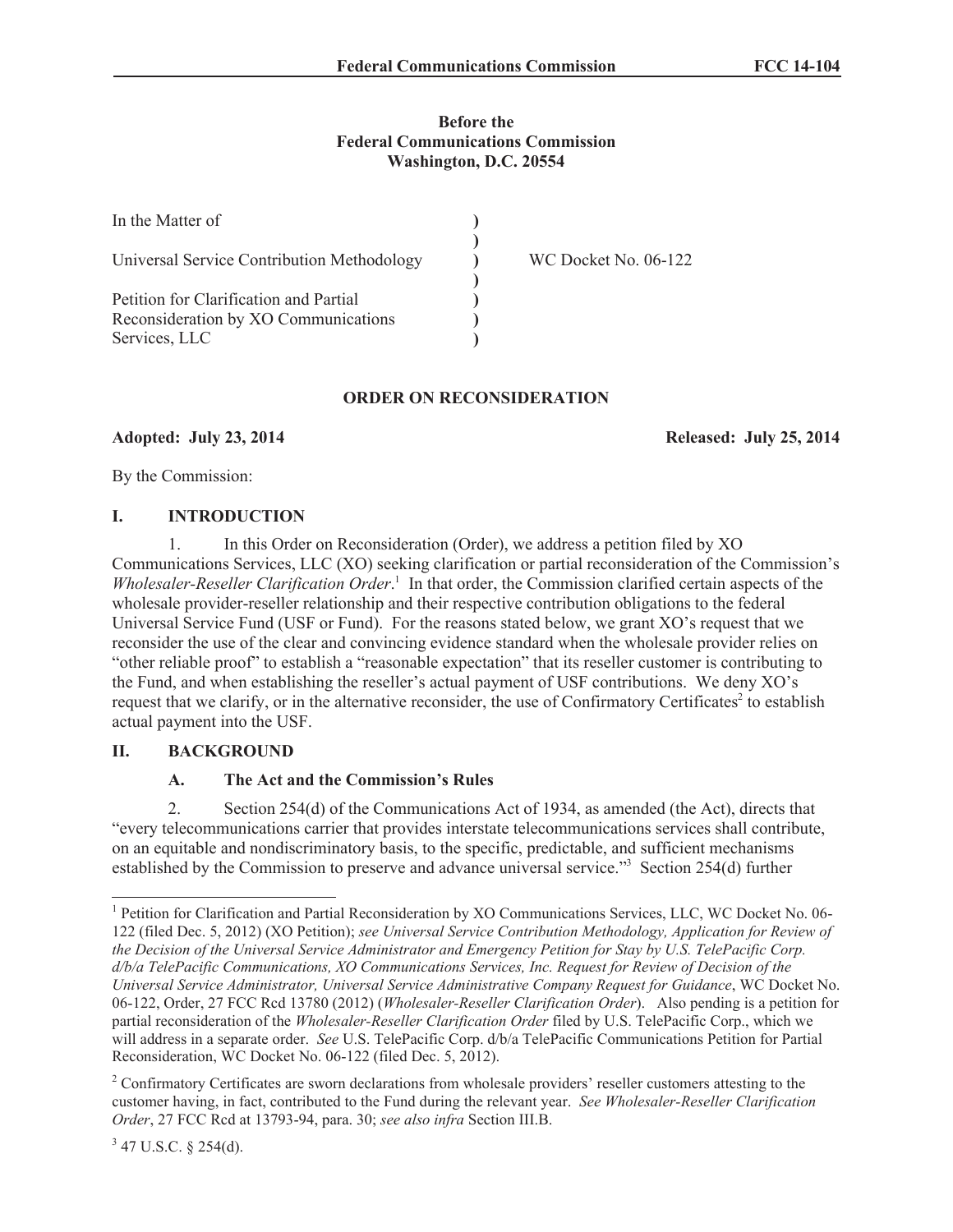provides that "[a]ny other provider of interstate telecommunications may be required to contribute to the preservation and advancement of universal service if the public interest so requires."<sup>4</sup> To this end, the Commission has determined that common carriers and private carriage providers that provide interstate telecommunications to others for a fee generally must contribute to the USF, based on their interstate and international end-user telecommunications revenues.<sup>5</sup> Although the Commission declined to exempt from contribution requirements "any of the broad classes of telecommunications carriers that provide interstate telecommunications services," not all carriers that provide interstate telecommunications service contribute to the Fund.<sup>6</sup> Providers with direct contribution obligations may pass through their contribution assessments to their customers.<sup>7</sup>

3. The Commission has designated the Universal Service Administrative Company (USAC) as the entity responsible for administering the universal service support mechanisms under Commission direction.<sup>8</sup> Pursuant to the Commission's rules, contributors report their revenues by filing with USAC their Telecommunications Reporting Worksheets (FCC Forms 499-A and 499-Q),<sup>9</sup> which are released annually by the Wireline Competition Bureau (Bureau or WCB) on delegated authority.<sup>10</sup> USAC reviews

<sup>6</sup> *Universal Service First Report and Order*, 12 FCC Rcd at 9179, para. 787. Telecommunications service providers are not required to contribute to the Fund in a given year if their contribution for that year would be less than \$10,000. 47 C.F.R. § 54.708.

7 *See* 47 C.F.R. § 54.712(a) (authorizing contributors to recover USF contribution costs from their customers); 2013 FCC Form 499-A Instructions at 20; *see also High-Cost Universal Service Support; Federal-State Joint Board on Universal Service*, WC Docket No. 05-337, CC Docket No. 96-45, Notice of Proposed Rulemaking, 23 FCC Rcd 1467, 1469, para. 4 n.10 (2008) (noting that providers almost always pass contribution assessments through to their customers).

<sup>8</sup> *Changes to the Board of Directors of the National Exchange Carrier Association, Inc.; Federal-State Joint Board on Universal Service*, CC Docket Nos. 96-45, 97-21, Report and Order and Second Order on Reconsideration, 12 FCC Rcd 18400, 18423–24, para. 41 (1997) (*Universal Service Second Order on Reconsideration*); *see* 47 C.F.R. § 54.701.

 $9$  47 C.F.R. § 54.711(a) (setting forth reporting requirements in accordance with Commission announcements in the Federal Register). Contributors report historical revenue on the annual Telecommunications Reporting Worksheet (FCC Form 499-A), which is generally filed on April 1 each year. *See* USAC, Schedule of Filings, http://www.usac.org/cont/499/filing-schedule.aspx (last visited July 24, 2014). Contributors project future quarters' revenue on the quarterly Telecommunications Reporting Worksheets (FCC Form 499-Q), which are generally filed on February 1, May 1, August 1, and November 1. *Id.*

 $10$  The Wireline Competition Bureau, formerly the Common Carrier Bureau (Bureau), has delegated authority to revise the FCC Forms 499 and accompanying instructions to ensure "sound and efficient administration of the universal service programs." *See Universal Service Second Order on Reconsideration*, 12 FCC Rcd at 18442, para. 81 ("Because it is difficult to determine in advance precisely the information that will be needed to administer the new universal service programs, the [Common Carrier] Bureau will have delegated authority to waive, reduce, or eliminate contributor reporting requirements that may prove unnecessary. The Bureau also will have delegated authority to require any additional contributor reporting requirements necessary to the sound and efficient administration of the universal service programs."). Consistent with this authority, the Bureau annually revises the

(continued . . .)

<sup>4</sup> *Id.*

<sup>5</sup> *See Federal-State Joint Board on Universal Service*, CC Docket No. 96-45, Report and Order, 12 FCC Rcd 8776, 9183-84, para. 795 (1997) (*Universal Service First Report and Order*) (subsequent history omitted). Although the Commission exercised its permissive authority to assess private carriage providers, it exempted certain government entities, broadcasters, schools, libraries, systems integrators, and self-providers from the contribution requirement. 47 C.F.R. § 54.706(d). The Commission also requires certain other providers of interstate telecommunications to contribute to the Fund. *See, e.g.*, *Universal Service Contribution Methodology et al.*, CC Docket No. 96-45 et al., Report and Order and Notice of Proposed Rulemaking*,* 21 FCC Rcd 7518, 7544, para. 52 (2006) (*2006 Contribution Methodology Order*) (requiring interconnected voice over Internet protocol (VoIP) providers to contribute to the Fund).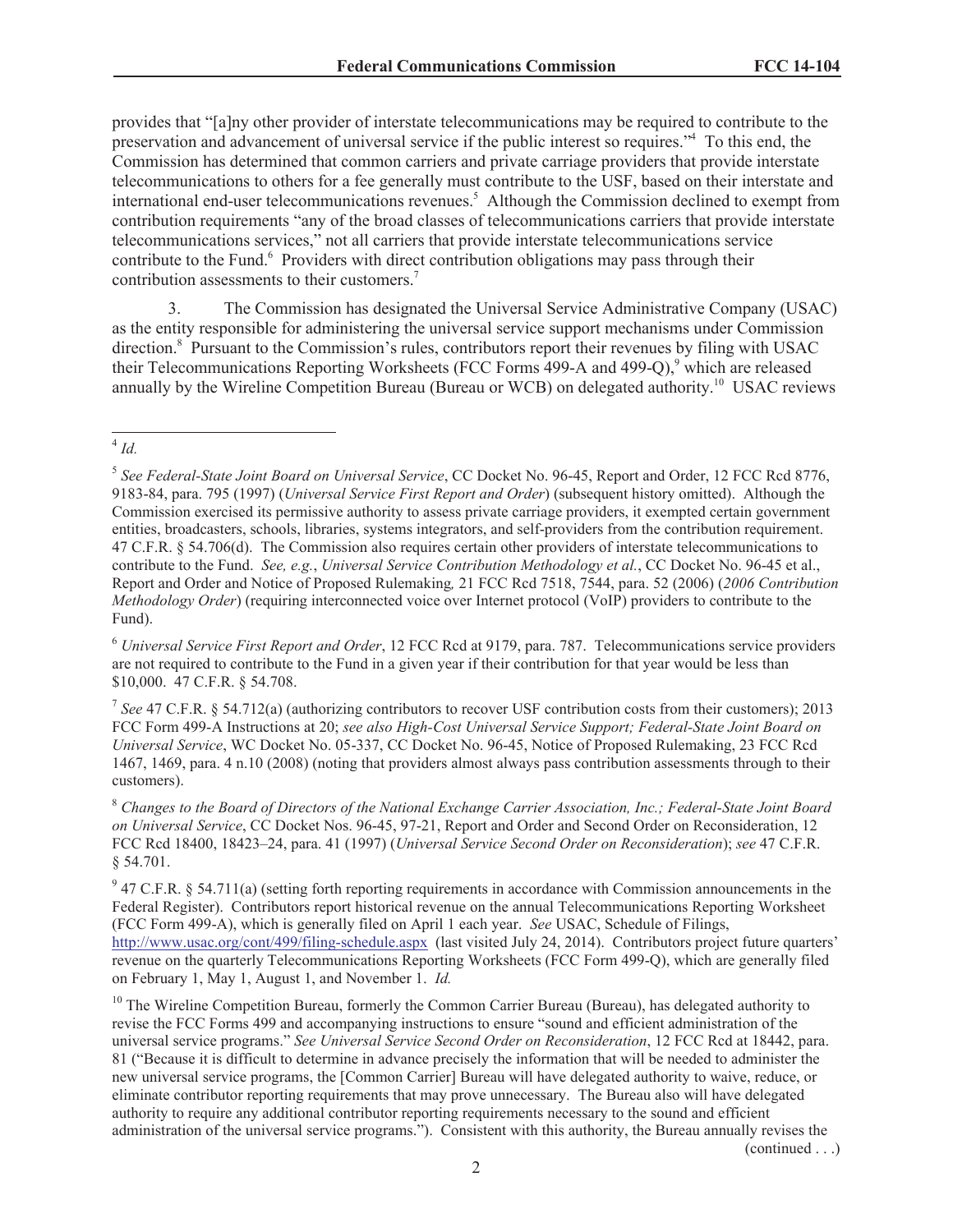these filings and verifies the information provided by the contributors.<sup>11</sup> USAC also bills contributors for their universal service contributions.<sup>12</sup>

4. Because our present rules require contribution to the Fund only once along the distribution chain (when a contributor provides telecommunications to an "end-user"), a contributor also must apportion its telecommunications revenues between two categories: (1) revenues derived from sales by one carrier or provider to another carrier or provider that is expected to contribute, known as wholesale revenues (also known as "carrier's carrier" revenues<sup>13</sup> or "revenues from resellers") and (2) revenues derived from sales to all other entities, known as retail (or end-user) revenues.<sup>14</sup> Wholesale revenues are not currently assessed. Retail revenues include revenues from sales to carriers or providers that do not contribute to USF, such as *de minimis* carriers and exempted providers of interstate telecommunications.<sup>15</sup>

5. To assist contributors, the Commission has clarified the distinction – for contributions purposes – between revenues from "resellers" (*i.e.* wholesale revenues) and revenues from "end-users." In 1997, the Commission defined a "reseller" as "a telecommunications service provider that 1) incorporates the purchased telecommunications services into its own offerings and 2) can reasonably be expected to contribute to support universal service based on revenues from those offerings."<sup>16</sup> Thus, a wholesale provider should exclude revenues from its contribution base only if it has "affirmative knowledge" or a "reasonable expectation" that its customer is contributing to the Fund on the revenues derived from the offering that incorporates the wholesale input.<sup>17</sup> If a wholesale provider cannot meet this

 $11$  47 C.F.R. § 54.711(a).

 $12$  47 C.F.R. § 54.702(b).

<sup>13</sup> The wholesale provider is the "carrier's carrier."

<sup>14</sup> *Universal Service Second Order on Reconsideration*, 12 FCC Rcd at 18507, App. A.

<sup>15</sup> *See id.*; *Federal-State Joint Board on Universal Service et al.*, CC Docket No. 96-45 et al., Fourth Order on Reconsideration et al., 13 FCC Rcd 5318, 5482, para. 298 (1997) ("Entities that resell telecommunications and qualify for the *de minimis* exemption must notify the underlying facilities-based carriers from which they purchase telecommunications that they are exempt from contribution requirements and must be considered end-users for universal service contribution purposes"); 47 C.F.R. § 54.708 (providing that "[i]f a contributor's contribution to universal service in any given year is less than \$10,000 that contributor will not be required to submit a contribution or Telecommunications Reporting Worksheet for that year," unless it is required to do so by the Commission's rules governing Telecommunications Relay Service, numbering administration, or shared costs of local number portability); *see also* 47 C.F.R. § 54.706(d); *Universal Service First Report and Order*, 12 FCC Rcd at 9186, para. 800 (delineating various exempted providers).

<sup>16</sup> *See Universal Service Second Order on Reconsideration*, 12 FCC Rcd at 18507, App. A; *see also* 2013 FCC Form 499-A Instructions at 23 ("For purpose of completing Block 3, a 'reseller' is a telecommunications carrier or telecommunications provider that: 1) incorporates purchased telecommunications services into its own telecommunications offerings; and 2) can reasonably be expected to contribute to federal universal support mechanisms based on revenues from such offerings when provided to end-users."); *Federal-State Joint Board on Universal Service; Request for Review of Decision of the Universal Service Administrator by Global Crossing Bandwidth, Inc.*, CC Docket No. 96-45, Order, 24 FCC Rcd 10824, 10825-26, para. 5 (Wireline Comp. Bur. 2009) (*Global Crossing Order*).

<sup>17</sup> See Universal Service Second Order on Reconsideration, 12 FCC Rcd at 18508, App. A (noting that the underlying contributor may have reason to know that its customer may, in fact, be a contributing reseller); *Global Crossing Order,* 24 FCC Rcd at 10829, para. 14 (wholesale provider should have "affirmative knowledge that its customer is contributing to the universal service fund as a reseller" or a "reasonable expectation that its customer is contributing as a reseller").

<sup>(</sup>Continued from previous page)

Telecommunications Reporting Worksheet Instructions to provide instructions and guidance for complying with existing rules and requirements. 47 C.F.R. § 54.711(c). The FCC Forms 499 instructions are modified based on experience in administering the universal service program and explicit rulings by the Commission. *See, e.g.*, *2006 Contribution Methodology Order*, 21 FCC Rcd at 7531–49, paras. 23-62.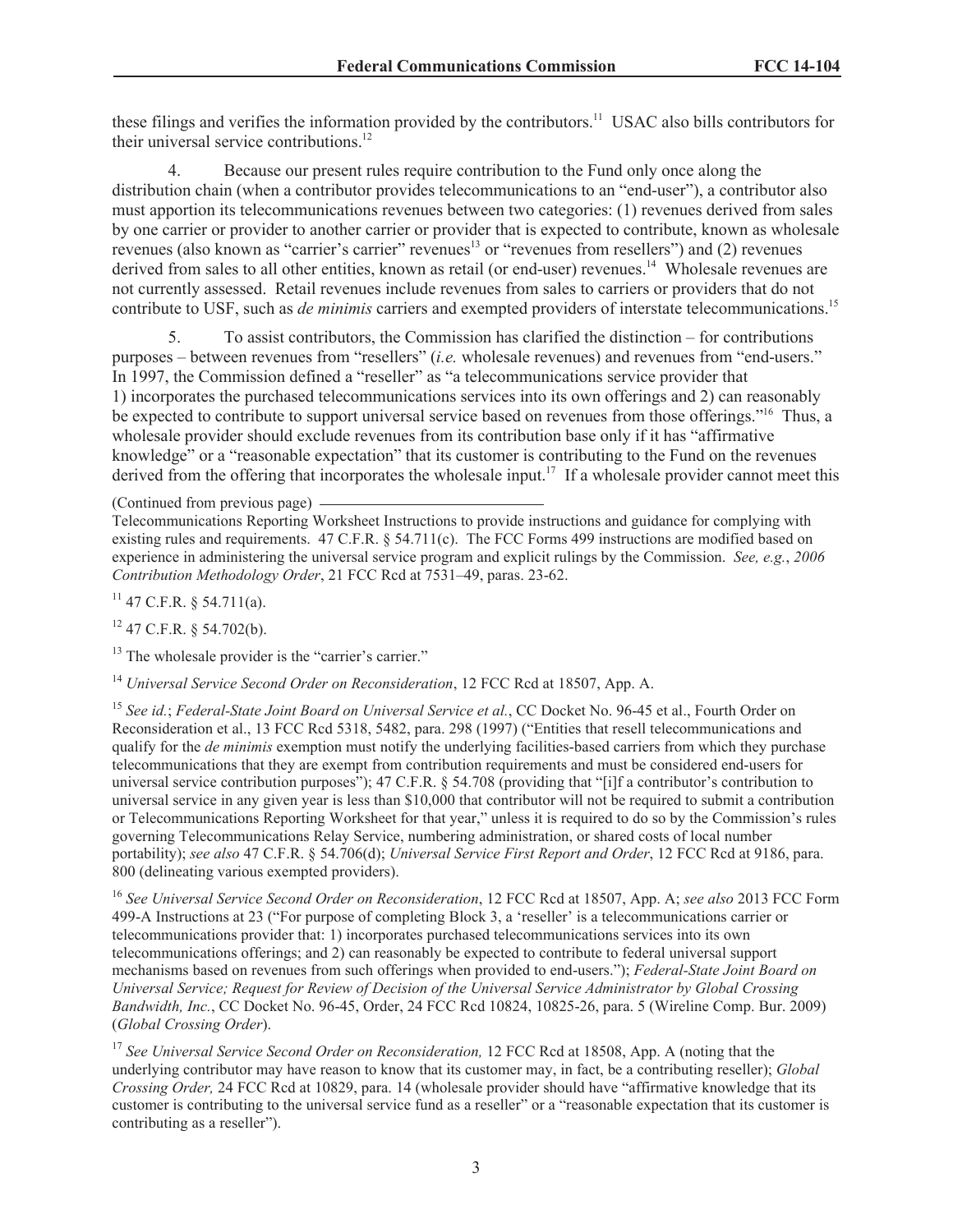standard for a particular customer, the revenues from that customer should be treated as retail revenues, not wholesale revenues.

6. The 2007 instructions for Form 499-A stated, in part, that wholesale providers should seek certificates from their reseller customers annually (Pre-Service Certificates). The instructions provided sample language, including a certification under penalty of perjury that the reseller contributes directly to the Fund.<sup>18</sup> These certificates are used to help establish that the wholesale provider had a reasonable expectation that the reseller would contribute to the Fund.<sup>19</sup>

#### **B. The XO Request for Review, USAC Guidance Request,** *Wholesaler-Reseller Clarification Order***, and XO Petition**

7. *XO Request for Review*. In December 2010, XO filed a request seeking review of a USAC audit which, among other things, determined that XO failed to demonstrate that it had a "reasonable expectation" that six of its reseller customers would contribute to the Fund, and thus that the associated revenues were retail revenues subject to contributions by XO.<sup>20</sup> According to USAC's records, these six customers did not contribute to the Fund during the relevant time period.<sup>21</sup> As a result, USAC reclassified revenues from these six XO customers as assessable XO retail revenues.

8. *USAC Guidance Request*. In March 2011, USAC requested guidance from the Bureau on certain wholesaler/reseller issues. In particular, USAC asked whether a contributor satisfies the "reasonable expectation" standard when it obtains reseller certificates after filing the relevant FCC Form 499-A ("Confirmatory Certificates").<sup>22</sup> As opposed to a Pre-Service Certificate, where the reseller declares that it will contribute to the Fund during the service period, in a Confirmatory Certificate the reseller attests after the fact that it has contributed to the Fund during the period in question. In response, XO filed comments stating that the *Guidance Request* "arises at least in part from" the XO audit that was the subject of the *XO Request for Review* — albeit on issues other than those raised in XO's request and provided further background on the issues raised in the audit.<sup>23</sup> In particular, the XO revenues at issue in the *Guidance Request*, unlike the revenues at issue in the *XO Request for Review*, were from customers that *did* contribute to the Fund during the audit period, based on USAC's records.<sup>24</sup>

9. *The Wholesaler-Reseller Clarification Order*. In November 2012, the Commission released the *Wholesaler-Reseller Clarification Order*, in which it addressed several requests regarding the USF contribution obligation for wholesale providers and their customers, including the *XO Request for Review* and the *Guidance Request* discussed above.<sup>25</sup> In the *Wholesaler-Reseller Clarification Order*, the Commission clarified that a wholesale provider may demonstrate that it had a "reasonable expectation" that its reseller customer was contributing to the USF based on the revenues the reseller derived from a service that uses the wholesaler's offering by: (1) following all of the guidance in the FCC Form 499-A instructions for the relevant contribution year (thus, satisfying the "safe harbor" for demonstrating a

<sup>18</sup> *See* 2007 FCC Form 499-A Instructions at 19; *see also* 2014 FCC Form 499-A Instructions at 24.

<sup>19</sup> *Wholesaler-Reseller Clarification Order*, 27 FCC Rcd at 13801-2, paras. 50-52.

<sup>&</sup>lt;sup>20</sup> XO Communications Services, Inc., Request for Review of Decision of the Universal Service Administrator, WC Docket No. 06-122, at 32 (filed Dec. 29, 2010) (*XO Request for Review*).

<sup>&</sup>lt;sup>21</sup> Letter from Richard A. Belden, Chief Operating Officer, USAC, to Sharon Gillett, Chief, Wireline Competition Bureau, FCC, WC Docket No. 06-122, CC Docket No. 96-45, at 1-2 (filed Mar. 1, 2011) (*Guidance Request*).

<sup>22</sup> *Id*. at 1-2.

<sup>23</sup> *Wholesaler-Reseller Clarification Order*, 27 FCC Rcd at 13792, para. 27 (discussing XO Comments).

<sup>24</sup> *Id.* at 13792, paras. 26-27.

<sup>25</sup> *See generally Wholesaler-Reseller Clarification Order*.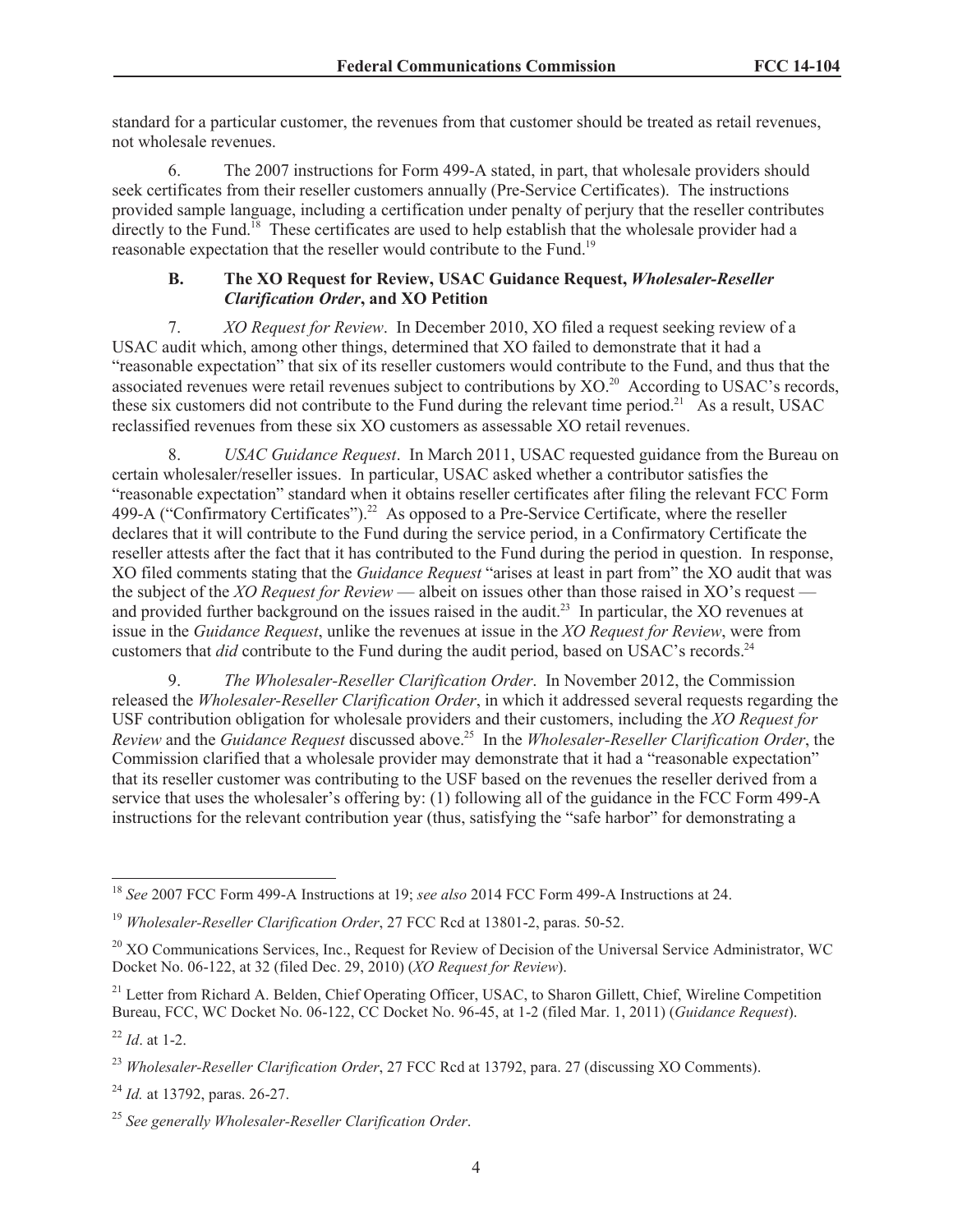reasonable expectation);<sup>26</sup> or (2) by presenting "other reliable proof" to establish such a reasonable expectation.<sup>27</sup> The Commission also clarified that if a wholesale provider fails to establish that it had a "reasonable expectation" (either through the "safe harbor" or using "other reliable proof"), USAC should nevertheless refrain from attempting to recover contributions from the wholesaler on the subject revenues if the wholesaler's customer actually contributed to the Fund based on the services in question.<sup>28</sup> Furthermore, the Commission clarified that USAC, when determining whether a wholesaler's customer actually contributed to the Fund, is not required to conduct an independent investigation beyond checking its own records, but should consider all evidence offered by the wholesaler.<sup>29</sup> Finally, the Commission clarified that the standard of evidence for establishing a "reasonable expectation" based on "other reliable proof", and in establishing proof of actual payment, is the "clear and convincing evidence" standard.<sup>30</sup>

10. *XO Petition*. XO seeks reconsideration of the *Wholesaler-Reseller Clarification Order's* use of the clear and convincing evidence standard to: (1) evaluate whether "other reliable proof" establishes that a wholesaler had a reasonable expectation; and (2) establish that the customer actually contributed. XO argues that the proper standard of evidence in administrative proceedings is the "preponderance of the evidence" standard, not the clear and convincing evidence standard.<sup>31</sup> XO also seeks clarification, or partial reconsideration, that a Confirmatory Certificate, with wording consistent with the applicable FCC Form 499-A instructions, sufficiently demonstrates that actual contributions were made to the Fund on the relevant services.<sup>32</sup>

## **III. DISCUSSION**

11. We grant XO's request to reconsider the use of the clear and convincing evidence standard in the circumstances set forth in the *Wholesaler-Reseller Clarification Order*. We deny XO's request to clarify that a Confirmatory Certificate alone establishes that a wholesale provider's customer actually contributed to the Fund based on revenues associated with the wholesale provider's telecommunications input.

# **A. Clear and Convincing Evidence Standard**

12. After further examination, we reconsider the appropriate standard of evidence required in the circumstances articulated in the *Wholesaler-Reseller Clarification Order*. Absent statutory requirements to the contrary or factors warranting a heightened standard, the Commission generally applies the "preponderance of the evidence" standard in informal agency adjudications.<sup>33</sup> In the

<sup>29</sup> *Id.* at 13799, para. 45.

<sup>30</sup> *Id*. at 13799, 13802, paras. 45, 52.

<sup>31</sup> XO Petition at 11. Because we reconsider the proper standard and generally grant XO's requested reconsideration in this regard, we need not address XO's argument that the clear and convincing standard is improper under the Administrative Procedures Act and is arbitrary and capricious. *See id*.

<sup>32</sup> *Id*. at 5.

<sup>33</sup> *See, e.g., American Communications Services, Inc.; MCI Telecommunications Corp.; Petitions for Expedited Declaratory Ruling Preempting Arkansas Telecommunications Regulatory Reform Act of 1997 Pursuant to Sections 251, 252, and 253 of the Communications Act of 1934, as amended*, CC Docket No. 97-100, Memorandum and Order, 14 FCC Rcd 21579, 21614, para. 76 (1999) (*ACSI Order*) (observing that the standard of evidence applicable in most administrative proceedings, unless otherwise prescribed by statute or where other countervailing factors warrant a higher standard, is the preponderance of the evidence standard); *Application of Ameritech Michigan Pursuant to Section 271 of the Communications Act of 1934, as Amended, to Provide In-Region, InterLATA Services* 

(continued . . .)

 $^{26}$  *Id.* at 13787, para. 14 (noting that in 2007, the Bureau modified the instructions to provide guidance in meeting the reasonable expectation standard).

<sup>27</sup> *Wholesaler-Reseller Clarification Order*, 27 FCC Rcd at 13801-02, paras. 50-52.

<sup>28</sup> *Id.* at 13799, paras. 44-45.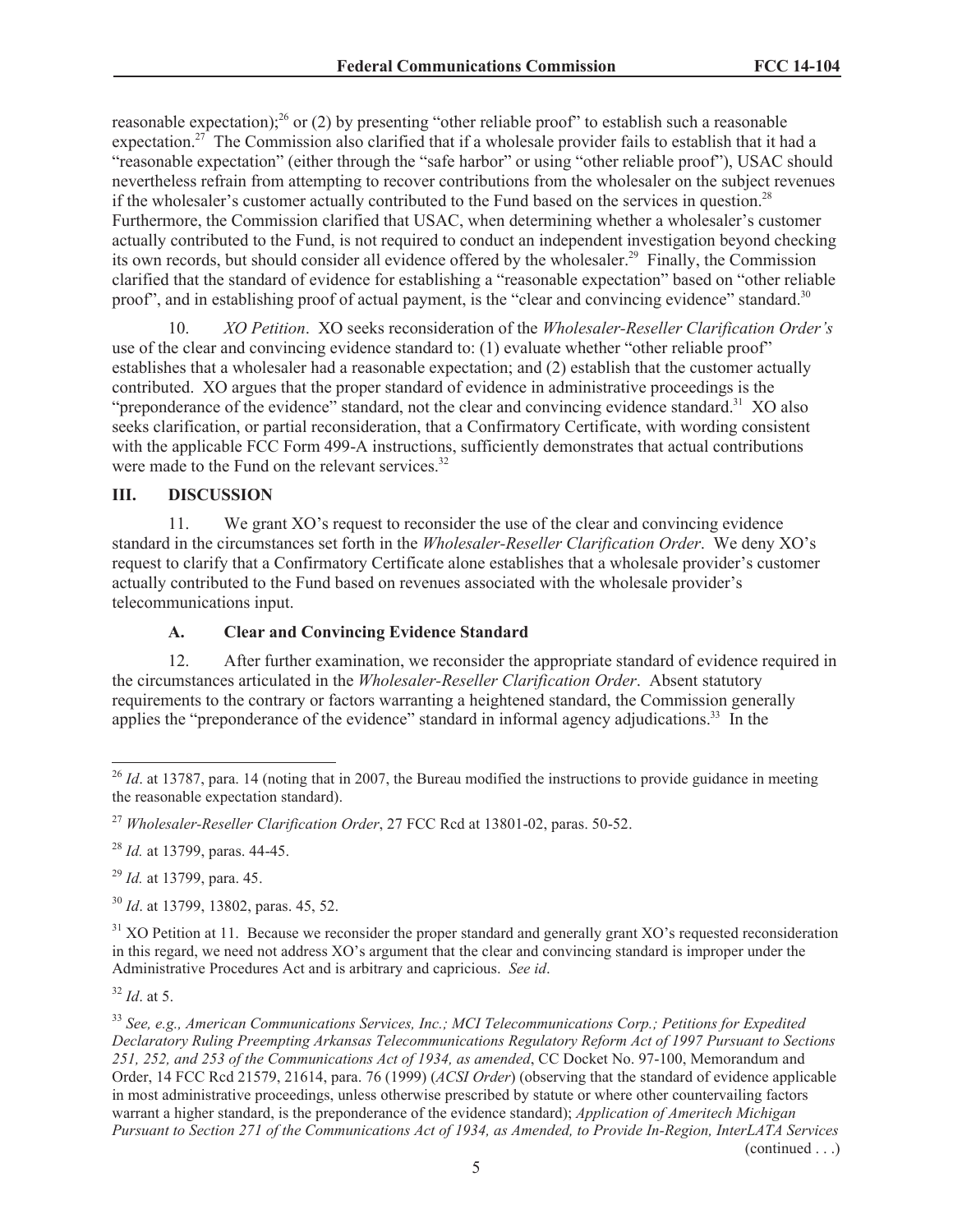*Wholesaler-Reseller Clarification Order*, the Commission made no specific findings of the kind that would warrant a higher standard of evidence.<sup>34</sup> We also find that the preponderance of the evidence standard that is generally applied in administrative proceedings is sufficient in this context to safeguard the proper functioning of the contribution process.<sup>35</sup> The preponderance of the evidence standard balances our need to protect the Fund from the risk of underpayment with our desire to avoid imposing unnecessary burdens on industry and on USAC.<sup>36</sup> The Commission similarly has applied the preponderance of the evidence standard in another USF context (E-rate informal adjudications).<sup>37</sup>

13. Thus, for a wholesaler to demonstrate via "other reliable proof" that it had a reasonable expectation that its customers would contribute on the revenues associated with the services at issue, it must meet the preponderance of the evidence standard.<sup>38</sup> USAC should therefore evaluate the submitted evidence and determine whether it is sufficiently reliable and probative to demonstrate that it is more likely than not that during the relevant time period, the wholesale provider reasonably expected its customer to contribute on revenues from the services that incorporated the purchased telecommunications  $input.<sup>39</sup>$ 

14. If a wholesale provider fails to establish that it had a reasonable expectation that a customer was contributing to the Fund, and seeks to avoid liability by establishing that its customer actually contributed on the relevant revenues, proof of such contribution must also be demonstrated by a preponderance of the evidence. The wholesale provider must establish that it is more likely than not that its customer contributed to the Fund on revenues from the services that incorporated the wholesale provider's telecommunications input.<sup>40</sup> In order to meet the preponderance of the evidence standard in this situation, the proffered evidence must be corroborated by a check of USAC's own records that the customer did, in fact, contribute to the Fund during the relevant year.<sup>41</sup> Confirmation by USAC that the

(Continued from previous page)

*in Michigan*, CC Docket No. 97-137, 12 FCC Rcd 20543, 20568–69, paras. 45–46 (1997) (*First Michigan Section 271 Order*) (adopting a preponderance standard for section 271 informal adjudications); *Schools and Libraries Universal Service Support Mechanism*, CC Docket No. 02-6, Fifth Report and Order and Order, 19 FCC Rcd 15808, 15833, para. 73 (2004) (*E-rate Fifth Report and Order*) (adopting a preponderance standard for E-rate informal adjudications).

<sup>34</sup> *Compare, e.g.*, *ACSI Order*, 14 FCC Rcd at 21614, para. 76 n.177 (citing court cases in other contexts evaluating whether a heightened standard is warranted).

<sup>35</sup> Under Commission precedent, the preponderance of the evidence standard requires that the proponent demonstrate that it is more likely than not that its position is correct. *See, e.g., First Michigan Section 271 Order*, 12 FCC Rcd at 20568-69, paras. 45-46. The provider bears the burden of production and the burden of proof. *See Wholesaler-Reseller Clarification Order*, 27 FCC Rcd at 13802, para. 52.

<sup>36</sup> *See Gorgan v. Garner*, 498 U.S. 279, 286 (1991) (because the "preponderance of the evidence" standard results in roughly equal allocation or risks of error between litigants, the Supreme Court presumes that such a standard is applicable in civil actions between private litigants unless particularly important interests or rights are at stake) (citations omitted).

<sup>37</sup> *See E-rate Fifth Report and Order*, 19 FCC Rcd at 15833, para. 73.

<sup>38</sup> As discussed in the *Wholesaler-Reseller Clarification Order,* if a provider deviates in any way from the guidance in the FCC Form 499-A instructions – that is, it does not meet the safe harbor requirements for establishing a reasonable expectation that its customer is contributing on the revenues from services that incorporate the wholesale provider's telecommunications input – it may provide USAC with "other reliable proof" that it had a reasonable expectation. *See Wholesaler-Reseller Clarification Order*, 27 FCC Rcd at 13801-02, para. 52.

<sup>39</sup> See ACSI Order, 14 FCC Rcd at 21614, para. 76. This Order on Reconsideration is an adjudicatory decision, and is presumptively retroactive, *see, e.g.*, *Verizon v. FCC*, 269 F.3d 1098, 1109-12 (D.C. Cir. 2001); we direct USAC to conduct all pending and future audits consistent with the terms of this Order. *See infra* para. 20.

<sup>40</sup> *See ACSI Order*, 14 FCC Rcd at 21614, para. 76.

<sup>41</sup> *See supra* para. 9.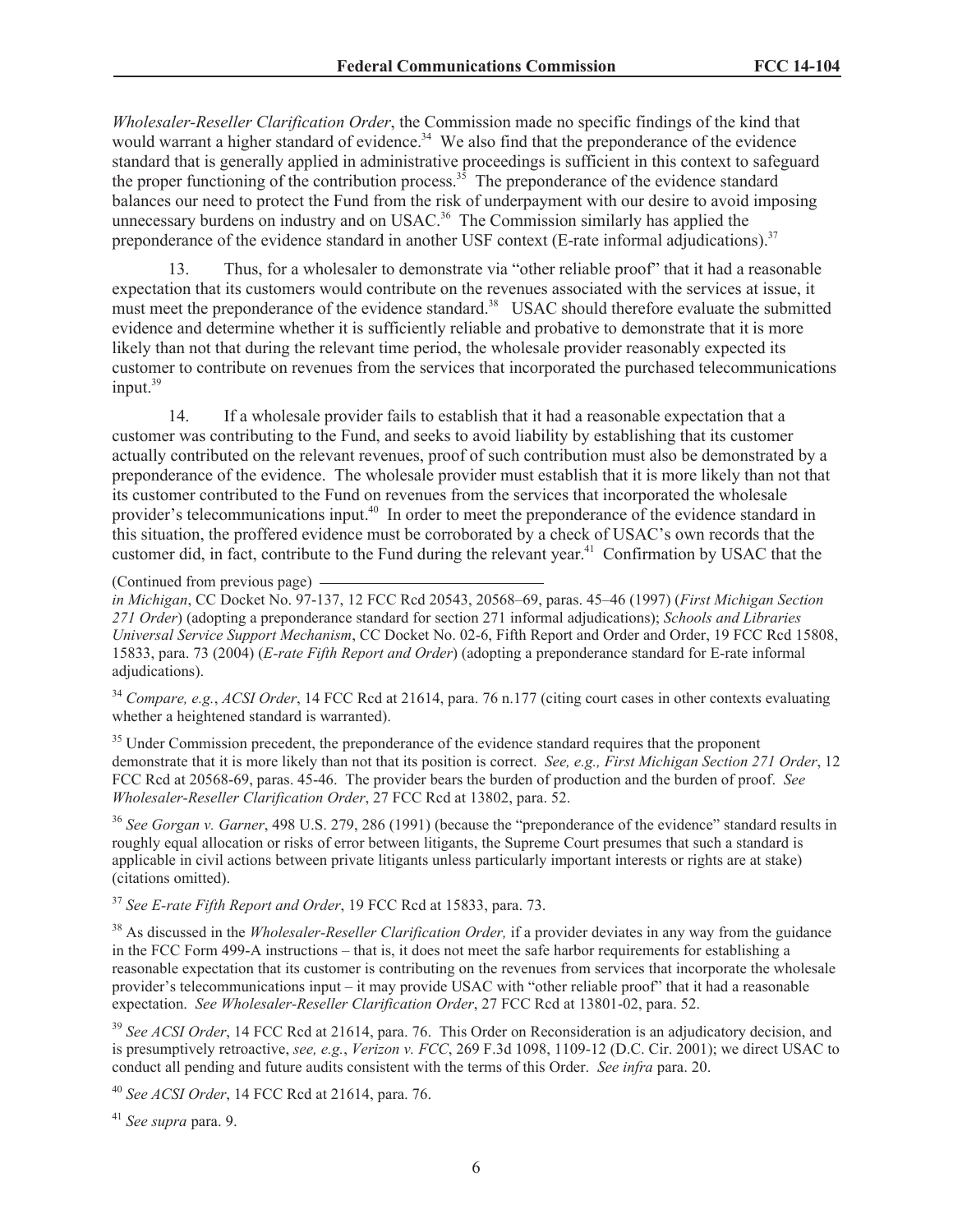customer did contribute, however, does not in itself establish that the customer contributed on revenues from services that incorporated the wholesale provider's telecommunications input. The wholesale provider must also demonstrate that the reseller customer contributed specifically on the revenues associated with the wholesale provider's telecommunications input. We do not limit what proof a wholesale provider may submit to establish that the contributions were made on the relevant revenues. As discussed further below, a wholesale provider may submit, for instance, as part of its evidence for actual customer contributions, a properly drafted and executed Confirmatory Certificate that asserts that contributions were made by the reseller customer based on revenue from a service that incorporated the wholesale provider's telecommunications input for the relevant past period.

#### **B. Confirmatory Certificates**

15. XO seeks clarification that a Confirmatory Certificate that contains language from the relevant FCC Form 499-A instructions sufficiently demonstrates that the wholesale provider's customer actually contributed to the USF on the relevant services. XO reasons that if a reseller certificate that contains the language from the relevant FCC Form 499-A instructions is sufficient to establish a reasonable expectation that the customer will contribute when executed during the relevant reporting period, the same language in a Confirmatory Certificate should be sufficient to establish that the wholesale provider's customer actually contributed to the USF on the relevant revenue.<sup>42</sup> We deny XO's request.

16. In the *Wholesaler-Reseller Clarification Order,* we afforded wholesale providers a safe harbor for satisfying the reasonable expectation standard by complying with *all* of the guidance in the FCC Form 499-A instructions.<sup>43</sup> XO essentially requests that Confirmatory Certificates, which by definition are executed *after* the relevant contribution period, serve as sufficient evidence of actual contribution, essentially creating another safe harbor.<sup>44</sup> At the outset, we correct XO's assumption: a reseller certificate alone does not satisfy the safe harbor for establishing a "reasonable expectation." Rather, a provider must have complied with *all* of the FCC Form 499-A instructions guidance. During the time period at issue in the XO audit, for example, the guidance in the instructions also required wholesale providers to collect the customer's legal name and address, the name of a contact person, the phone number of the contact person, and the customer's Filer 499 ID as well as evidence that the wholesale provider validated the customer's reseller status on the FCC website.<sup>45</sup> Only if the provider can show that it has complied with all of this guidance will it satisfy the conditions of the safe harbor for having a "reasonable expectation" that its customer was contributing to the USF on the relevant revenues.

17. If a wholesale provider fails, in the first instance, to satisfy the conditions for establishing a reasonable expectation, it may submit a Confirmatory Certificate as part of a demonstration that its reseller customer actually contributed on the relevant revenues. We do not, however, consider a Confirmatory Certificate to, standing alone, satisfy the preponderance of the evidence standard for demonstrating the reseller customer's actual contribution to the Fund — or to establish a second safe harbor, as XO essentially requests. The established safe harbor for demonstrating a reasonable

<sup>42</sup> XO Petition at 5.

<sup>43</sup> *Wholesaler-Reseller Clarification Order*, 27 FCC Rcd at 13801, para. 51.

<sup>&</sup>lt;sup>44</sup> XO Petition at 7 ("I The Commission should clarify that  $\ldots$  it is sufficient for a wholesale provider to rely upon a confirmatory certificate that is consistent with the then-applicable sample certification language in the Form 499-A Instructions in order to demonstrate that the reseller actually contributed to the USF on the relevant services.").

<sup>&</sup>lt;sup>45</sup> 2008 FCC Form 499-A Instructions at 19. The 2014 FCC Form 499-A instructions no longer require evidence that a wholesale provider validated the customer's reseller status on the FCC web site. 2014 FCC Form 499-A Instructions at 23 (instructing filers to maintain the following reseller information: Filer 499 ID; legal name; address; name of a contact person; phone number of the contact person; and an annual certification by the reseller regarding its reseller status).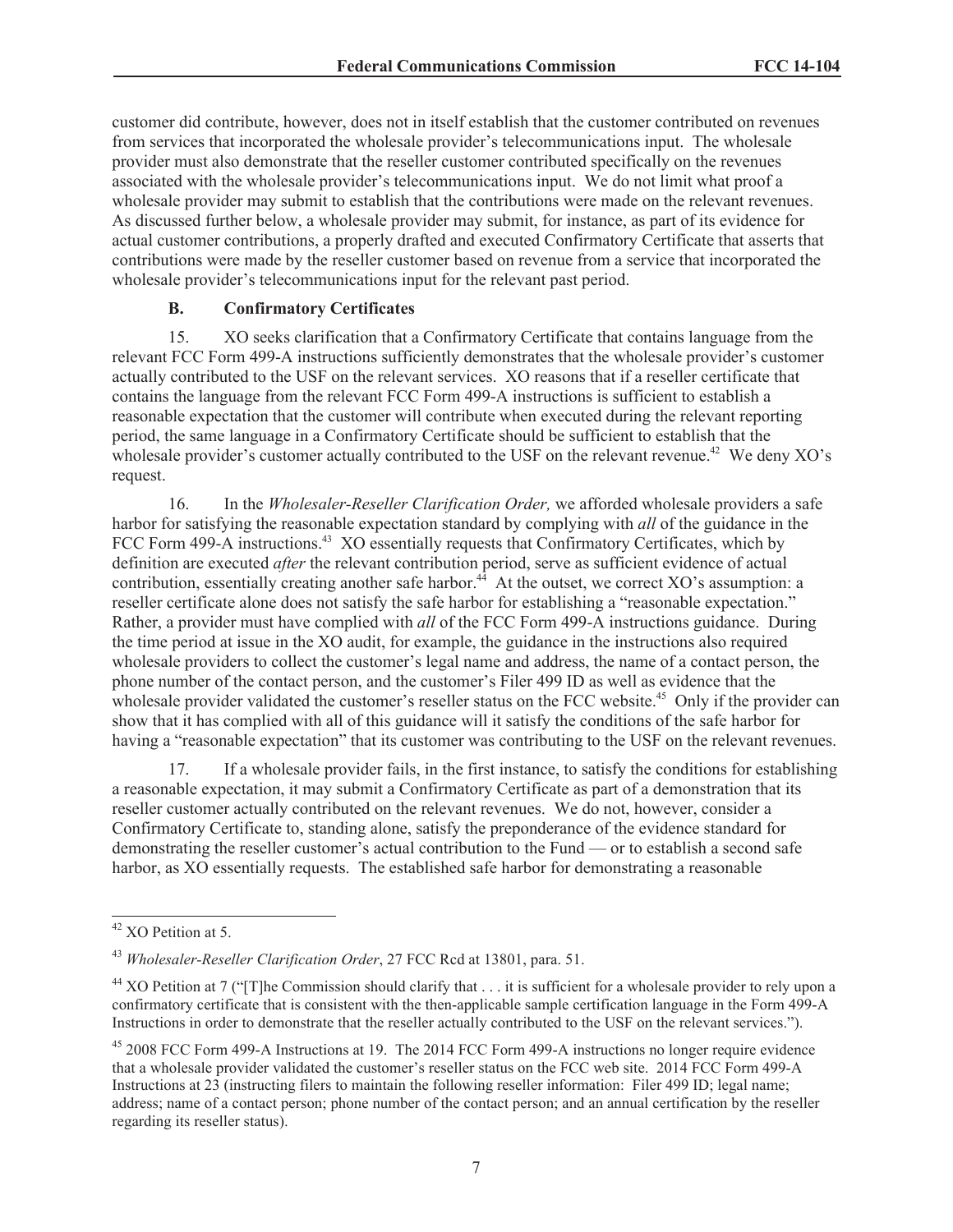expectation is appropriate because it provides a standard process by which wholesale providers can establish that they have exercised the appropriate due diligence to determine that the subject revenues are exempt from their contribution.<sup>46</sup> However, unlike a Pre-Service Certificate, which helps a wholesale provider to demonstrate the reasonableness of its expectation that its reseller customer will contribute to the Fund,<sup>47</sup> a Confirmatory Certificate is used after the fact to help establish a factual matter – that a reseller customer actually contributed on the relevant revenues. Given the disparities in what these certificates are being proffered to help establish, disparate treatment of them is warranted. Therefore, not only, as discussed above, is XO incorrect that a reseller certificate alone is sufficient to satisfy the safe harbor for a "reasonable expectation,"<sup>48</sup> but even if it were sufficient, we would still not accept it to establish an additional safe harbor for a reseller customer's actual contribution. If essentially the same showing could be made by a provider after the fact to establish that its reseller customer actually contributed to the Fund, it would undermine the wholesale provider's incentive to conduct appropriate due diligence, and shift the administrative burden of ensuring that the Fund receives its proper contributions to the limited administrative resources of USAC and the Commission. In order to safeguard the Fund from potential underpayments resulting from under-reporting of revenues, it is prudent to maintain the burden on wholesale providers to ensure that, prior to reporting revenues, the Fund will be made whole.<sup>49</sup>

18. Thus, we affirm that a Confirmatory Certificate by itself does not establish by a preponderance of the evidence that a wholesale provider's customer *actually* contributed to the USF on the relevant revenues.<sup>50</sup> A properly drafted Confirmatory Certificate may help support such a finding under the preponderance of the evidence standard, but the evidence submitted must also be corroborated by USAC's own records regarding the customer's contribution, and must establish that the contribution was made on the relevant revenues.<sup>51</sup>

## **IV. ORDERING CLAUSES**

19. ACCORDINGLY, IT IS ORDERED that, pursuant to the authority contained in sections 1-4 and 254 of the Communications Act of 1934, as amended, 47 U.S.C. §§ 151-154, 254, and section 1.106 of the Commission's rules, 47 C.F.R. § 1.106, the Petition for Clarification and Partial Reconsideration filed by XO Communications Services, LLC is hereby GRANTED in part to the extent discussed herein and is otherwise DENIED.

20. IT IS FURTHER ORDERED that USAC must apply the preponderance of the evidence standard to all pending and future audits, consistent with the terms of this Order.

<sup>46</sup> *See Wholesaler-Reseller Clarification Order*, 27 FCC Rcd at 13797, para. 38.

<sup>47</sup> *See id*. at 13800, para. 48; *see also supra* para. 6.

<sup>48</sup> *See supra* para. 16 (a wholesale provider must comply with all of the guidance in the relevant FCC Form 499-A instructions in order to be afforded a safe harbor for establishing a reasonable expectation).

<sup>49</sup> *See Wholesaler-Reseller Clarification Order*, 27 FCC Rcd at 13800, paras. 48-49.

<sup>50</sup> *See id.* at 13799, para. 46. In the *Wholesaler-Reseller Clarification Order*, the Commission instructed USAC to consider Confirmatory Certificates because they *may be relevant* to the issue of whether the customers, in fact, contributed to the USF. The Commission, however, notably did not instruct USAC to consider such Confirmatory Certificates to be conclusive evidence.

<sup>&</sup>lt;sup>51</sup> If USAC, based on the proffered Confirmatory Certificate, cannot determine through a check of its own records that a customer contributed to the Fund, the wholesale provider should provide USAC with the customer's Filer ID and, if necessary, copies of the customer's FCC Forms 499 to assist USAC in locating the customer's information and confirming the customer's contribution.